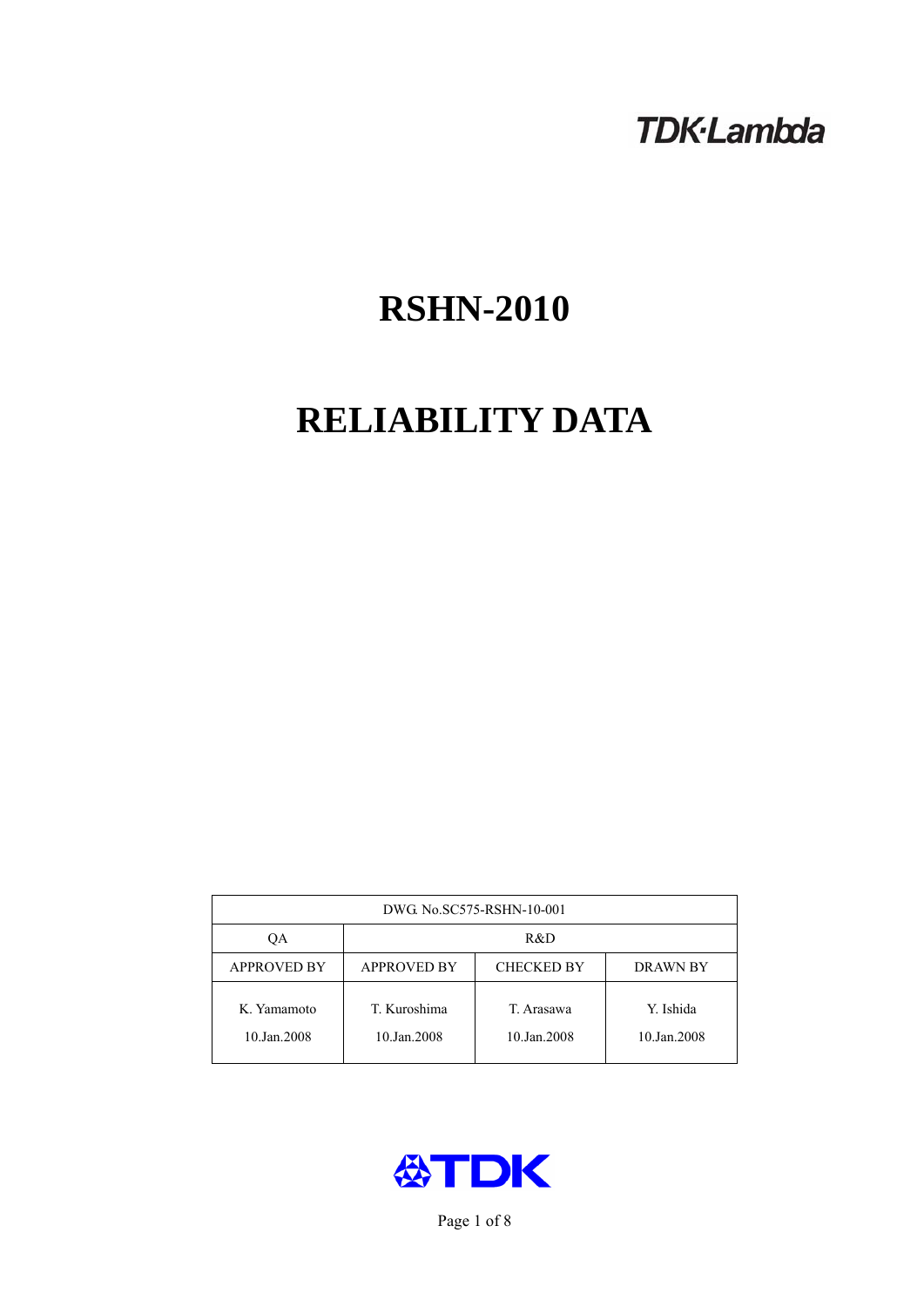#### **RSHN-2010**

# **I N D E X**

|                                     | Page   |
|-------------------------------------|--------|
| 1. Calculated Values of MTBF        | Page-3 |
| 2. Vibration Test                   | Page-4 |
| 3. Heat Cycle Test                  | Page-5 |
| 4. Humidity Test                    | Page-6 |
| 5. High Temperature Resistance Test | Page-7 |
| 6. Low Temperature Storage Test     | Page-8 |

The following data are typical values. As all units have nearly the same characteristics, the data to be considered as ability values.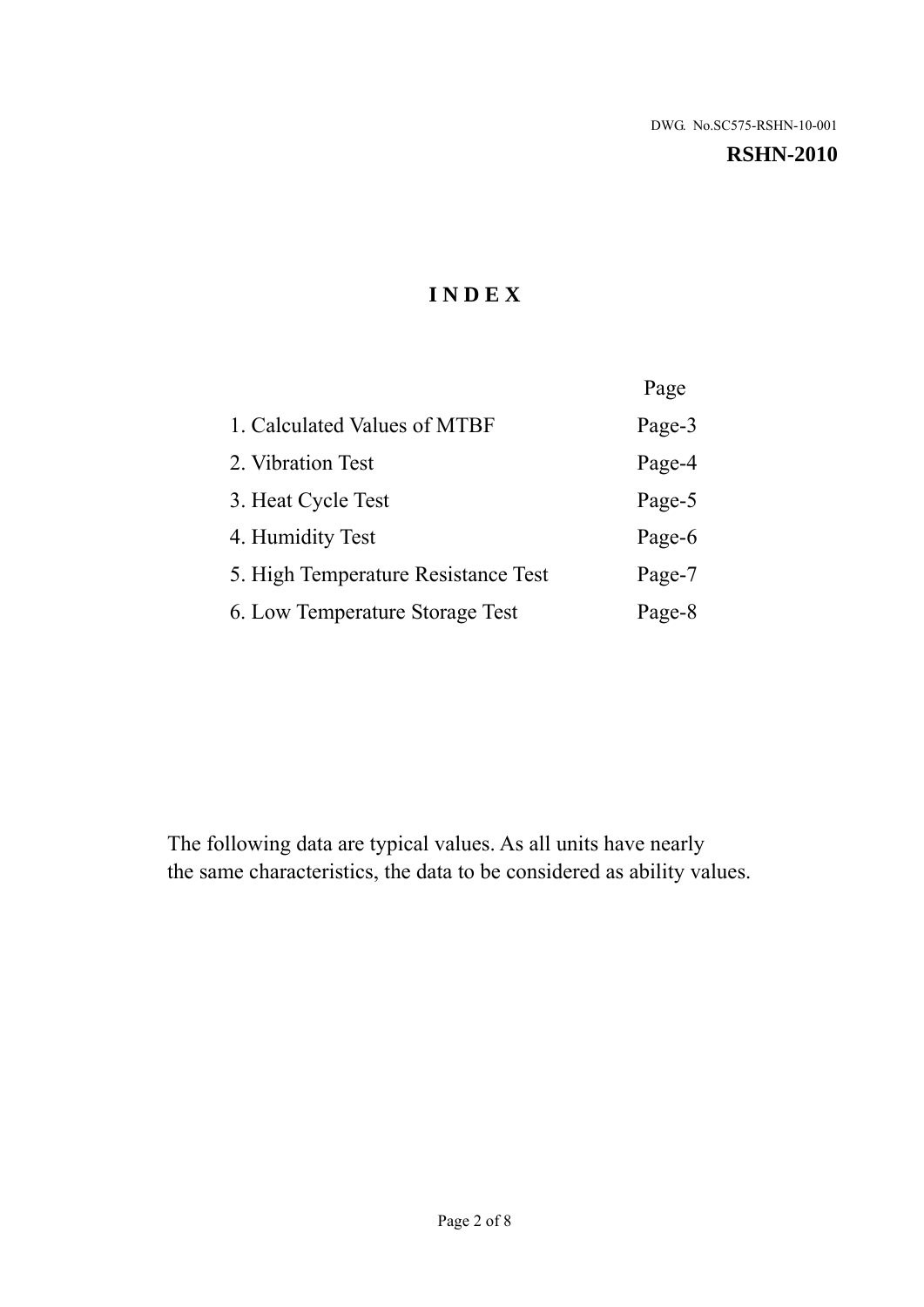#### **RSHN-2010**

1. Calculated values of MTBF

MODEL : RSHN-2010

(1) Calculating Method

 Calculated based on parts stress reliability projection of MIL-HDBK-217F NOTICE2.

Individual failure rates  $\lambda$  G is given to each part and MTBF is calculated by the count of each part.

$$
MIBF = \frac{1}{\lambda_{\text{equip}}} = \frac{1}{\sum_{i=1}^{n} N_i (\lambda_G \pi_Q)_i} \times 10^6 \text{ (hours)}
$$

| $\lambda$ equip | : Total equipment failure rate (Failure $/ 10^6$ Hours)                   |
|-----------------|---------------------------------------------------------------------------|
| $\lambda$ G     | : Generic failure rate for the $\hbar$ generic part                       |
|                 | (Failure/ $10^6$ Hours)                                                   |
| Ni              | : Quantity of <i>i</i> th generic part                                    |
| N               | : Number of different generic part categories                             |
| $\pi$ Q         | : Generic quality factor for the <i>i</i> th generic part ( $\pi Q = 1$ ) |

- (2) MTBF Values
	- GF : Ground, Fixed

 $MTBF = 5,410,084$  (Hours)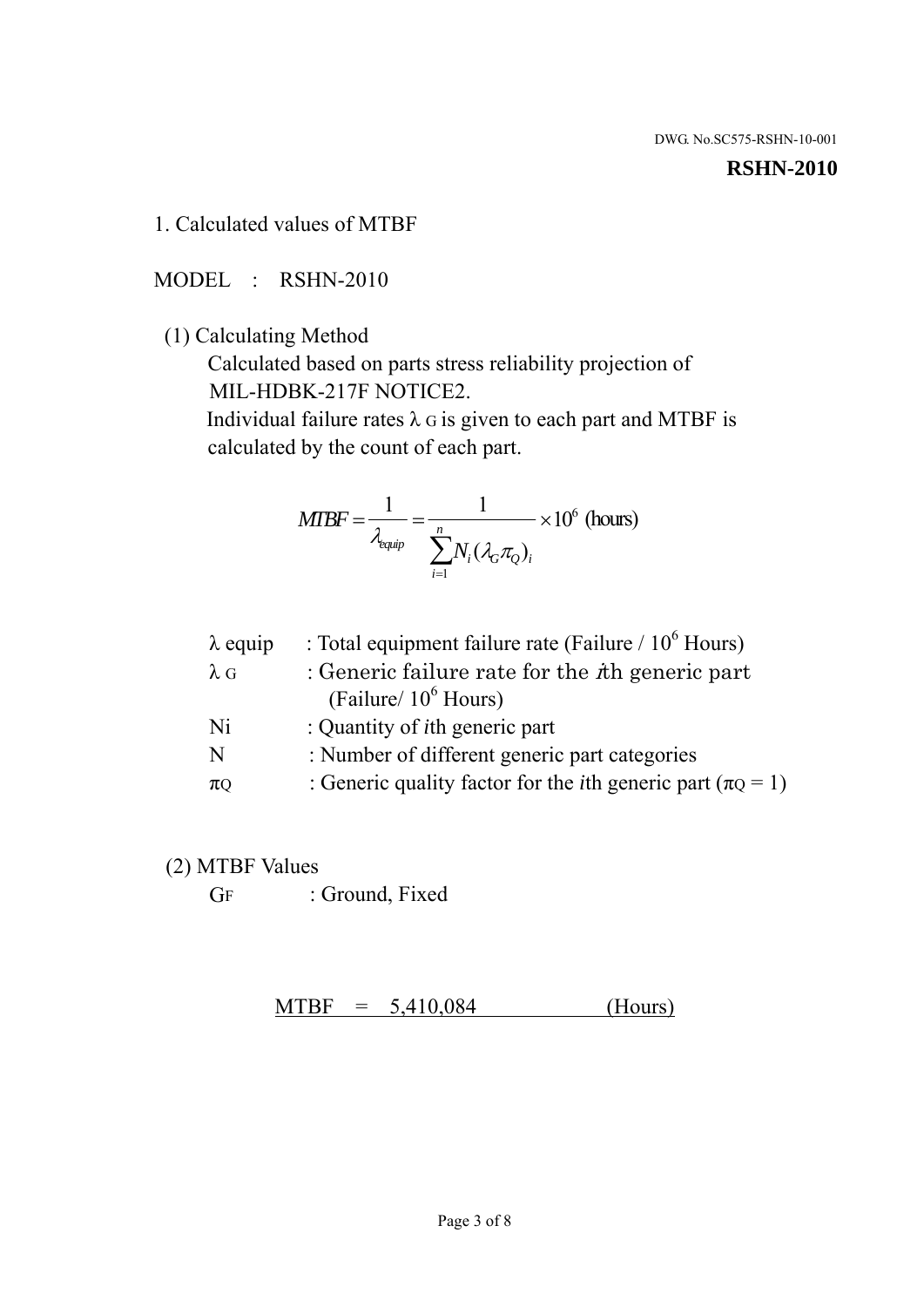#### **RSHN-2010**

2. Vibration Test

## MODEL : RSHN-2010 (Representation Product : RSEN-2030)

- (1) Vibration Test Class Frequency Variable Endurance Test
- (2) Equipment Used Controller VS-1000-6, Vibrator 905-FN ( IMV CORP.)
- (3) The Number of D.U.T. (Device Under Test) 5 units
- (4) Test Condition
	- · Frequency : 10~55Hz
	- · Amplitude : 1.5mm, Sweep for 1 min.
	- · Dimension and times : X, Y and Z directions for 2 hours each.

## (5) Test Method

Fix the D.U.T. on the fitting-stage

# (6) Test Results

PASS

#### Typical Sample Data

| . .                           |                                                         |           |                     |                     |
|-------------------------------|---------------------------------------------------------|-----------|---------------------|---------------------|
| Check item                    | Spec.                                                   |           | <b>Before Test</b>  | After Test          |
|                               | Differential Mode: 25dBmin.                             | $0.4$ MHz | 39.72               | 40.02               |
|                               |                                                         | 30 MHz    | 58.84               | 55.92               |
| Attenuation (dB)              | Common Mode: 25dBmin.                                   | 2 MHz     | 36.32               | 36.44               |
|                               |                                                         | 30 MHz    | 38.26               | 38.08               |
| Leakage Current (mA)          | Line1<br>$1mA$ max. $(250V, 60Hz)$<br>Line <sub>2</sub> |           | 0.42                | 0.41                |
|                               |                                                         | 0.43      | 0.42                |                     |
| DC Resistance $(m\Omega)$     | $6m \Omega$ max.                                        |           | 3.84                | 3.72                |
| <b>Test Voltage</b>           | $L-L: 1768Vdc$ 60s.                                     |           | OK                  | OK.                 |
|                               | $L-E$ : 2500Vac 60s.                                    |           |                     |                     |
| Isolation Resistance ( $MQ$ ) | $100M \Omega$ min. (500Vdc 60s)                         |           | $4.1 \times 10^{6}$ | $4.3 \times 10^{6}$ |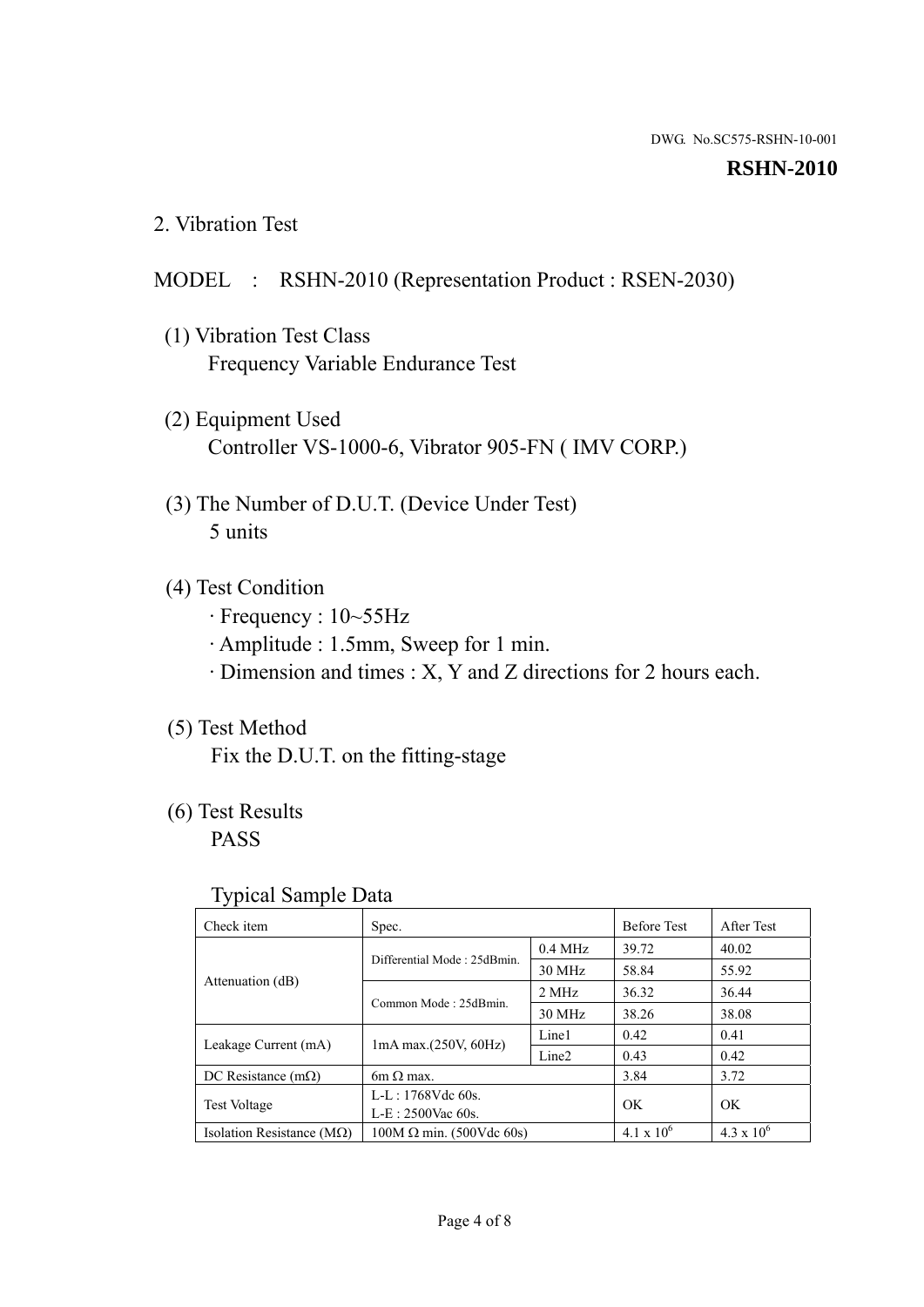1 cycle

30min.

3min.

30min.

3. Heat Cycle Test

### MODEL : RSHN-2010 (Representation Product : RSEN-2030)

- (1) Equipment Used TEMPERATURE CHAMBER TSA-71H-W (ESPEC CORP.)
- (2) The Number of D.U.T. (Device Under Test) 5 units
- (3) Test Conditions
	- · Ambient Temperature : -25~+85°C · Test Cycles : 100cycles



+85°C

(4) Test Method

 Before the test check if there is no abnormal characteristics and put the D.U.T. in the testing chamber. Then test it in the above cycles, After the test is completed leave it for 1 hour at room temperature and check it if there is no abnormal each characteristics.

(5) Test Results

PASS

| <b>Typical Sample Data</b> |  |  |
|----------------------------|--|--|
|                            |  |  |

| Check item                    | Spec.                                                   |           | <b>Before Test</b> | After Test        |
|-------------------------------|---------------------------------------------------------|-----------|--------------------|-------------------|
|                               | Differential Mode: 25dBmin.                             | $0.4$ MHz | 40.06              | 40.06             |
|                               |                                                         | 30 MHz    | 55.64              | 57.12             |
| Attenuation (dB)              | Common Mode: 25dBmin.                                   | 2 MHz     | 35.40              | 36.74             |
|                               |                                                         | 30 MHz    | 37.70              | 37.36             |
| Leakage Current (mA)          | Line1<br>$1mA$ max. $(250V, 60Hz)$<br>Line <sub>2</sub> |           | 0.41               | 0.49              |
|                               |                                                         | 0.42      | 0.48               |                   |
| DC Resistance $(m\Omega)$     | 6m $\Omega$ max.                                        |           | 3.48               | 3.22              |
| <b>Test Voltage</b>           | $L-L: 1768Vdc$ 60s.                                     |           | OK                 | OK                |
|                               | $L-E: 2500$ Vac 60s.                                    |           |                    |                   |
| Isolation Resistance ( $MQ$ ) | $100M \Omega$ min. (500Vdc 60s)                         |           | $9.5 \times 10^5$  | $9.4 \times 10^5$ |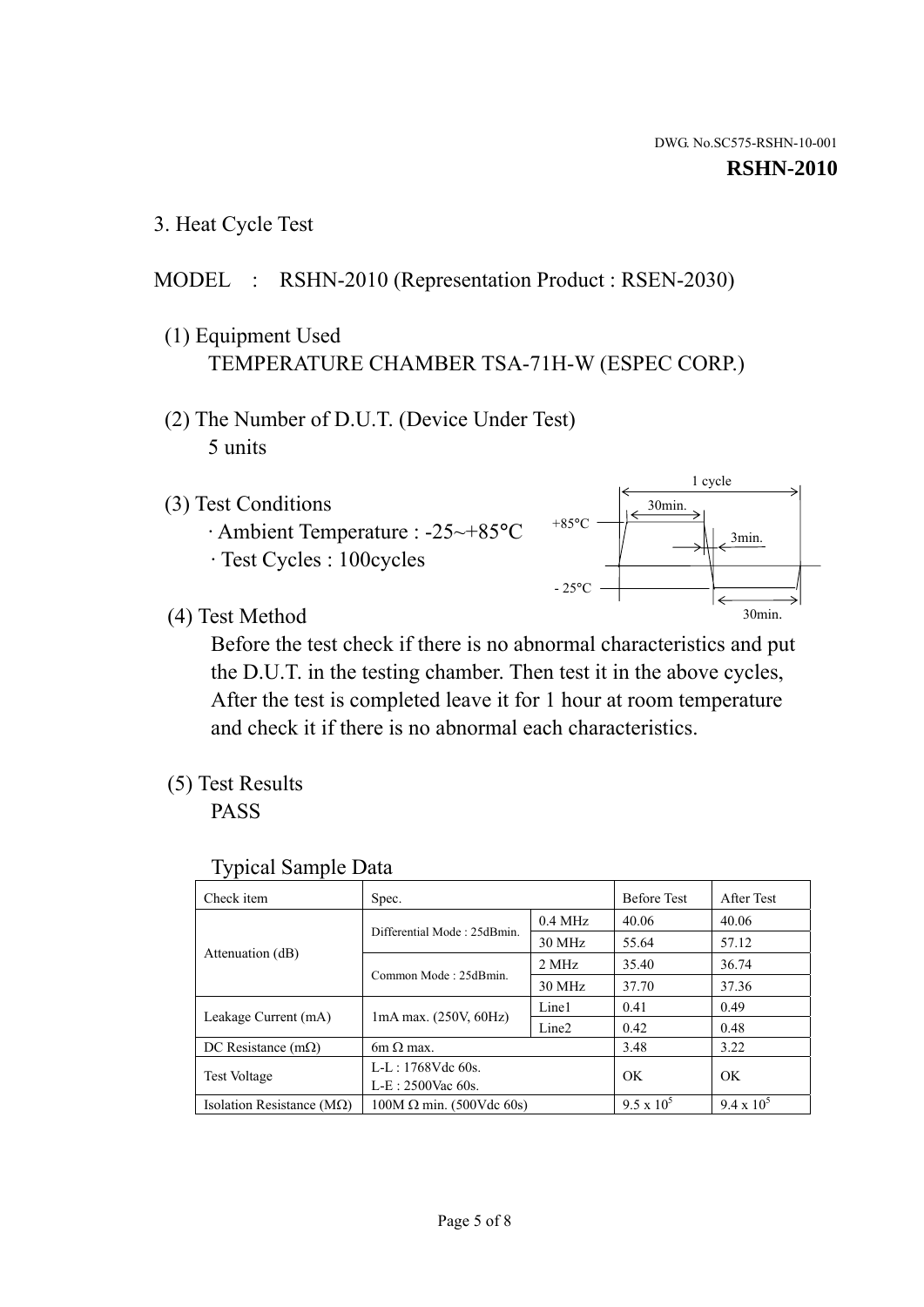4. Humidity Test

## MODEL : RSHN-2010 (Representation Product : RSEN-2030)

- (1) Equipment Used TEMP. & HUMID. CHAMBER PR-4KT (ESPEC CORP.)
- (2) The Number of D.U.T. (Device Under Test) 5 units

#### (3) Test Conditions

- · Ambient Temperature : +40°C
- · Test Time : 500 hours
- · Ambient Humidity : 90~95% RH No Dewdrop

### (4) Test Method

 Before the test check if there is no abnormal characteristics and put the D.U.T. in the testing chamber. Then test it in the above conditions. After the test is completed leave it for 1 hour at room temperature and check it if there is no abnormal each characteristics.

#### (5) Test Results

PASS

| ╯▴                                 |                                                         |           |                     |                     |
|------------------------------------|---------------------------------------------------------|-----------|---------------------|---------------------|
| Check item                         | Spec.                                                   |           | <b>Before Test</b>  | After Test          |
|                                    | Differential Mode: 25dBmin.                             | $0.4$ MHz | 40.92               | 39.42               |
|                                    |                                                         | 30 MHz    | 57.38               | 55.62               |
| Attenuation (dB)                   | Common Mode: 25dBmin.                                   | 2 MHz     | 36.16               | 36.22               |
|                                    |                                                         | 30 MHz    | 37.34               | 37.92               |
| Leakage Current (mA)               | Line1<br>$1mA$ max. $(250V, 60Hz)$<br>Line <sub>2</sub> |           | 0.42                | 0.41                |
|                                    |                                                         |           | 0.42                | 0.43                |
| DC Resistance $(m\Omega)$          | $6m \Omega$ max.                                        |           | 3.62                | 3.58                |
| <b>Test Voltage</b>                | $L-L: 1768Vdc$ 60s.                                     |           | OK                  | OK                  |
|                                    | $L-E: 2500$ Vac 60s.                                    |           |                     |                     |
| Isolation Resistance ( $M\Omega$ ) | $100M \Omega$ min. (500Vdc 60s)                         |           | $3.6 \times 10^{6}$ | $4.5 \times 10^{6}$ |

#### Typical Sample Data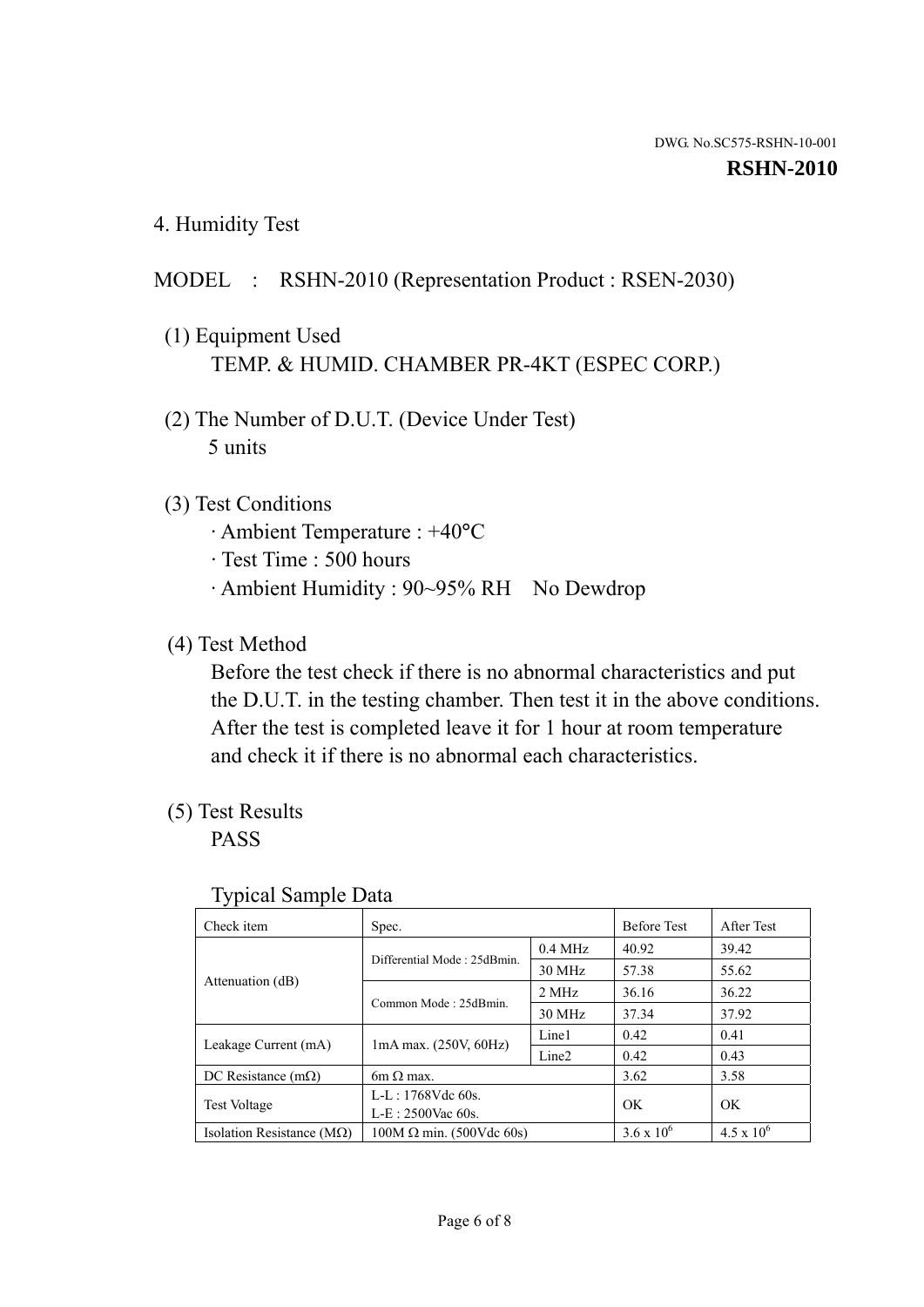5. High Temperature Resistance Test

#### MODEL : RSHN-2010 (Representation Product : RSEN-2060)

- (1) Equipment Used TEMPERATURE CHAMBER PHH-300 ( ESPEC CORP.)
- (2) The Number of D.U.T. (Device Under Test) 5 units
- (3) Test Conditions
	- · Ambient Temperature : +55°C
	- · Test Time : 500 hours
	- · Operating : DC 60A
- (4) Test Method

 Before the test check if there is no abnormal characteristics and put the D.U.T. in the testing chamber. Then test it in the above conditions. After the test is completed leave it for 1 hour at room temperature and check it if there is no abnormal each characteristics.

(5) Test Results

PASS

| ╯┸                                 |                                                         |           |                     |                     |
|------------------------------------|---------------------------------------------------------|-----------|---------------------|---------------------|
| Check item                         | Spec.                                                   |           | <b>Before Test</b>  | After Test          |
|                                    | Differential Mode: 25dBmin.                             | $0.2$ MHz | 57.86               | 58.52               |
|                                    |                                                         | 30 MHz    | 52.04               | 51.94               |
| Attenuation (dB)                   | Common Mode: 25dBmin.                                   | 2 MHz     | 35.90               | 36.04               |
|                                    |                                                         | 30 MHz    | 26.60               | 27.62               |
| Leakage Current (mA)               | Line1<br>$1mA$ max. $(250V, 60Hz)$<br>Line <sub>2</sub> |           | 0.45                | 0.46                |
|                                    |                                                         | 0.46      | 0.46                |                     |
| DC Resistance $(m\Omega)$          | $3m \Omega$ max.                                        |           | 2.22                | 2.24                |
| <b>Test Voltage</b>                | $L-L: 1768Vdc$ 60s.                                     |           | OK                  | OK                  |
|                                    | $L-E: 2500$ Vac 60s.                                    |           |                     |                     |
| Isolation Resistance ( $M\Omega$ ) | $100M \Omega$ min. (500Vdc 60s)                         |           | $4.1 \times 10^{6}$ | $4.6 \times 10^{6}$ |

#### Typical Sample Data